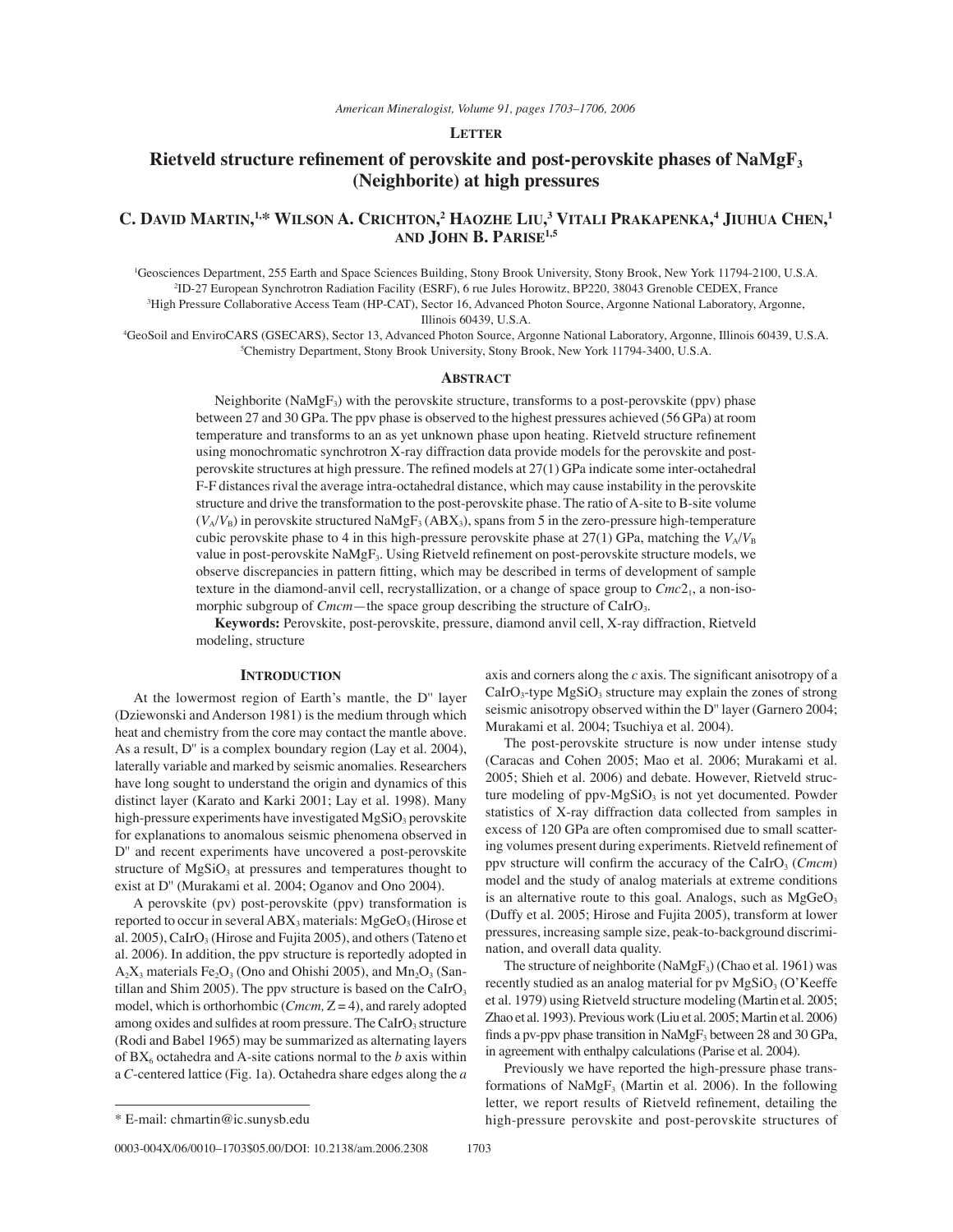$NaMgF<sub>3</sub>$ . From our analysis we reveal a high-pressure instability in the pv-NaMgF<sub>3</sub> structure and test the CaIrO<sub>3</sub> (*Cmcm*) structure model of ppv-NaMgF<sub>3</sub>.

#### **EXPERIMENTAL METHODS**

Synthetic NaMgF<sub>3</sub> was prepared according to published procedure (Zhao et al. 1993). Fine grains of  $NaMgF_3$  were isolated from an aqueous suspension and dried at 60 °C. The fine powder was loaded into diamond-anvil cells with 350 μm anvil culets. Tungsten was used to gasket the sample between the diamond anvils and graphite (1 wt%) was used to absorb the heating laser radiation. The sample was insulated from the anvils during heating using thin layers of NaCl, which also served as an internal pressure standard (Decker 1971; Sata et al. 2002).

Synchrotron X-ray diffraction experiments were conducted at the Advanced Photon Source (APS) at GeoSoilEnviroCARS (GSECARS) 13-ID-D, with  $\lambda =$ 0.3344(2) Å, and at the High Pressure Collaborative Access Team (HPCAT) 16-ID-B, where  $\lambda = 0.4018(2)$  Å. At the European Synchrotron Radiation Facility (ESRF) data were collected at ID-27 with  $\lambda = 0.3738(2)$  Å. Beamline details are described previously for both GSECARS (Shen et al. 2005) and ID-27 (Mezouar et al. 2005). Data at HPCAT and ESRF were collected by a MAR345 imaging plate, while that at GSECARS was collected by a MAR CCD (2048 × 2048). Data were reduced using the program FIT2D (Hammersley et al. 1996) and any saturated pixels were excluded from the 360° (chi) intensity integration. The program EXPGUI (Toby 2001) for GSAS (Larson and Von Dreele 2000) was used for Rietveld structure modeling. The background, scale factor, and peak profile function type 3 (GW and LY only) amounted to seven variables.

The data presented in this paper were collected during separate runs and after double-sided infrared laser heating (Schultz et al. 2005). Data from pv-NaMgF<sub>3</sub> were collected after heating to temperatures of 2000  $\pm$  200 K (Benedetti and Loubeyre 2004). To avoid high temperature phase transition in ppv-NaMgF<sub>3</sub> (Martin et al. 2006), this phase was not heated beyond  $500 \pm 200$  °C. Because the Debye-Scherrer rings are round and not elliptical, we believe the variation in intensity around the rings results primarily from preferred orientation of sample powder, rather than from differential stress.

#### **RESULTS**

Rietveld structure refinement of  $pv\text{-}NaMgF_3$  from monochromatic X-ray diffraction data indicate the atomic parameters,  $MgF_6$  tilting angles (Zhao et al. 1993), and relative volumes of the A-site and B-site polyhedra  $(V_A/V_B \text{ ratio})$  (Thomas 1998) at 27(1) GPa just before the pv to ppv transition (Fig. 2a, Table 1a). The NaCl pressure media is present as both the B1 and B2 phases (Sata et al. 2002). In addition, we observe weak reflections (downward pointing arrows, Fig. 2a) in diffraction patterns above 14 GPa. The first 3 of these peaks at low angle may be indexed as the 022, 023, and 130 of ppv-NaMg $F_3$ , which would confirm the phase requires a lower pressure to stabilize under shear stress (Liu et al. 2005). We believe the final 2 reflections at high angle

Post-perovskite structure models of NaMgF<sub>3</sub>



**FIGURE 1.** The orthorhombic post-perovskite structure of NaMgF<sub>3</sub> as (**a**) *Cmcm* and (**b**) *Cmc*21.

result from N-phase  $NaMgF_3$  (Martin et al. 2006) rather than from graphite or unknown contamination. Our X-ray diffraction data (Martin et al. 2006) show a complete transformation of pv- $NaMgF_3$  (*Pbnm*) to ppv-NaMgF<sub>3</sub> above 27(1) GPa.

The X-ray diffraction data from ppv-NaMg $F_3$  show some evidence for non-uniform texture of the Debye-Scherrer rings and while portions show smooth intensity variation about changing angles of chi, there is evidence of sample recrystallization and/or reorientation close to 111*Cmcm*. Our Rietveld refinements of ppv-NaMgF<sub>3</sub>, using the CaIrO<sub>3</sub>-type (*Cmcm*) structural model, assign too much intensity to the 020*Cmcm* and 200*Cmcm*, while assigning too little to the 002*Cmcm*, and 111*Cmcm*. Texture due to preferred orientation of sample powder within the diamond-anvil cell may be modeled using a spherical-harmonic correction implemented in GSAS (Von Dreele 1997). However, the validity of this correction to in-situ high-pressure X-ray diffraction data of orthorhombic materials is debatable and in



 $\lambda = 0.3344(1)$  Å,  $\lambda = 0.3344(1)$  Å,  $\lambda = 0.3344(1)$ NaMgF<sub>3</sub> Post-Perovskite *Cmcm* & Cmc2<sub>1</sub> trials 55(2) GPa



**FIGURE 2.** In-situ high pressure Rietveld structure modeling of (**a**) NaMgF<sub>3</sub> perovskite and (b) post-perovskite NaMgF<sub>3</sub>. Portions of the raw two-dimensional data are inset in each plot to show sample texture. Difference curves of Rietveld structure models are plotted below the calculated (solid) and observed (dotted) background-subtracted X-ray diffraction patterns; (**b**) in descending order: (1) *Cmcm* with fourth-order spherical harmonic preferred orientation correction (POC), (2) *Cmcm*  without POC, (3) *Cmc*2<sub>1</sub>without POC. Weak reflections marked with an arrow are indexed as NaMgF<sub>3</sub> post-perovskite.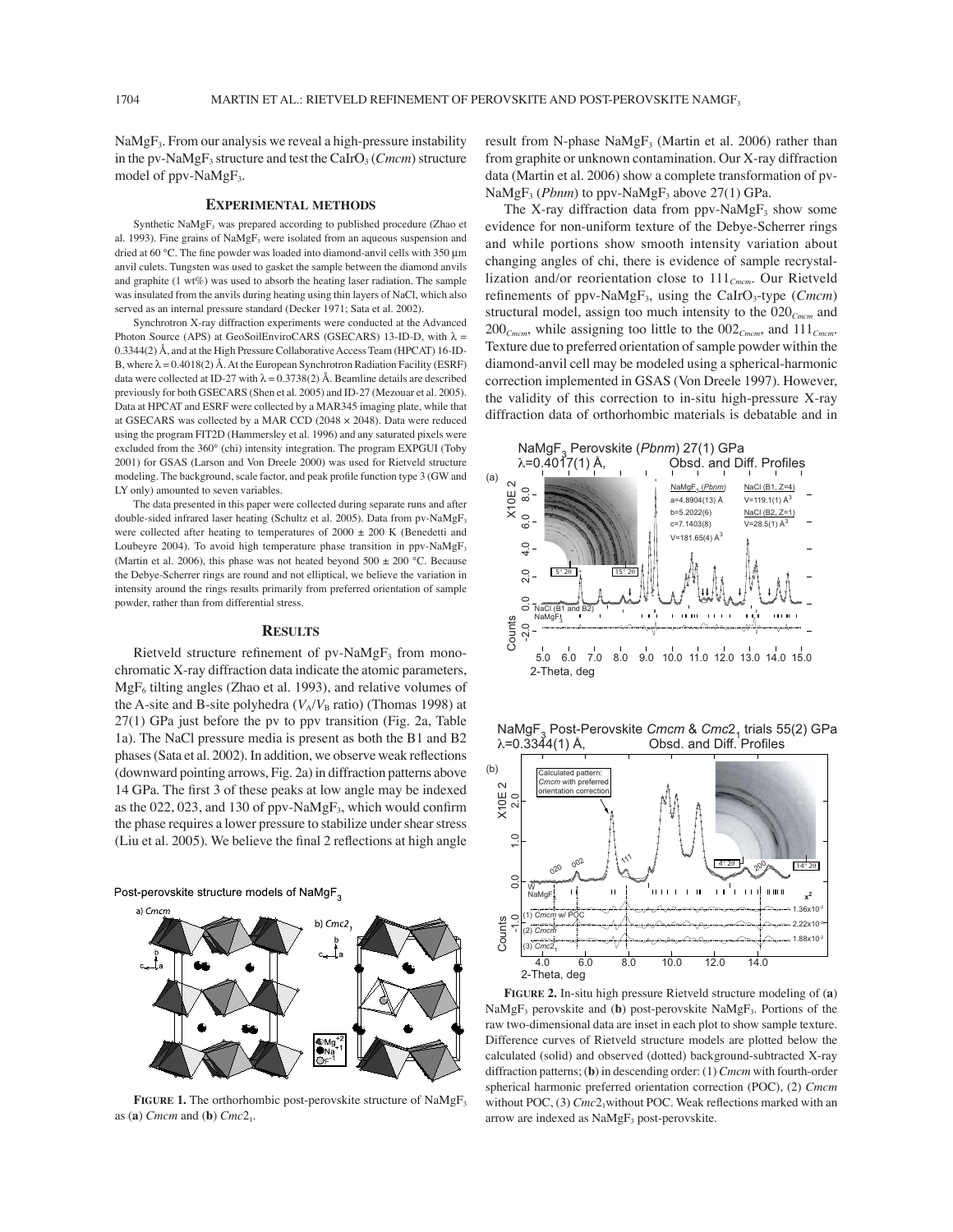practice, when carried out to more than four orders in this case, we find the spherical-harmonic correction will over-fit the data to the detriment of the structural model. While justification of the correction is difficult in this case, the correction may be checked by the texture index, a value summing the magnitude of each texture constant (Von Dreele 1997). Based on previous studies (Sitepu et al. 2005; Von Dreele 1997) and our own trials, we find the *Cmcm* structural model requires a cylindrical fourth-order spherical harmonic preferred orientation correction (cylindrical, 5 parameters) with a texture index of 2.14 (Fig. 2b and Table 1c) to achieve a satisfactory fit to the data.

Because it is not clear whether the intensity integration alone is sufficient to overcome effects of preferred orientation in the

**TABLE 1.** Structure parameters derived from Rietveld refinement of data for (a) NaMgF<sub>3</sub> perovskite at 27(1) GPa, (b) postperovskite structure models of NaMgF<sub>3</sub> at 54(2) GPa without correction for preferred orientation as Cmcm, (**c**) with correction for preferred orientation as Cmcm, and (**d**) without correction for preferred orientation as  $Cmc2<sub>1</sub>$ 

| (a)<br>X<br>У<br>z                                                                   | a (Å)<br>4.8904(13)<br>Na (4c)<br>0.9771(19)<br>0.0802(13)<br>0.2500 | b<br>5.2022(6)<br>Mg(4b)<br>0.0000<br>0.5000<br>0.0000        | c<br>7.1403(8)<br>F1 (4c)<br>0.1019(25)<br>0.4697(17)<br>0.2500          | $V(\AA^3)$<br>181.65(4)<br>F <sub>2</sub> (8d)<br>0.6750(17)<br>0.3110(10)<br>0.0619(12)                                                                                               |                                                          |
|--------------------------------------------------------------------------------------|----------------------------------------------------------------------|---------------------------------------------------------------|--------------------------------------------------------------------------|----------------------------------------------------------------------------------------------------------------------------------------------------------------------------------------|----------------------------------------------------------|
| Octahedra Tilt                                                                       |                                                                      | $\phi$ (°)<br>15.2(8)                                         |                                                                          | $\theta$ (°)<br>17.8(7)                                                                                                                                                                | $\Phi$ <sup>(°)</sup><br>23.2(6)                         |
| Mg-F1 (x2)<br>1.860(4)<br><b>Residuals</b><br><b>MAR345 (IP)</b>                     | $Mg-F2(x2)$<br>1.886(7)<br><b>χ2</b><br>0.1190                       |                                                               | $Mg-F2(x2)$<br>1.917(8)<br>wRp<br>0.0098                                 | $V_{\rm B}(\rm{\AA}^3)$<br>8.95(8)<br>$R(F^2)$<br>0.0588                                                                                                                               | $V_A/V_B$ (Å <sup>3</sup> )<br>4.07(5)<br>Dwd<br>0.5810  |
| (b)<br>x<br>У<br>z                                                                   | a (Å)<br>2.7145(14)<br>Na (4c)<br>0.0000<br>0.2567(13)<br>0.2500     | b<br>8.393(5)<br>Mg (4a)<br>0.0000<br>0.0000<br>0.0000        | c<br>6.8512(23)<br>F1 (4c)<br>0.5000<br>0.4242(15)<br>0.2500             | V (Å <sup>3</sup> )<br>156.09(7)<br>F <sub>2</sub> (8f)<br>0.5000<br>0.1402(8)<br>0.0676(12)                                                                                           |                                                          |
| Mg-F1 x2<br>1.827(5)<br><b>Residuals</b><br><b>MAR CCD</b>                           | $Mg-F2x4$<br>1.855(6)<br><b>χ2</b><br>0.0222                         |                                                               | $V_{B}(\AA^{3})$<br>8.36(1)<br>wRp<br>0.0038                             | $V_A/V_B$ (A <sup>3</sup> )<br>3.66(8)<br>$R(F^2)$<br>0.0325                                                                                                                           | Dwd<br>0.1120                                            |
| (c )<br>x<br>y<br>z                                                                  | (Å)<br>2.7164(16)<br>Na (4c)<br>0.0000<br>0.2422(14)<br>0.2500       | b<br>8.381(5)<br>Mg (4a)<br>0.0000<br>0.0000<br>0.0000        | c<br>6.8487(25)<br>F1 (4c)<br>0.5000<br>0.4433(12)<br>0.2500             | V (Å <sup>3</sup> )<br>155.9(1)<br>F <sub>2</sub> (8f)<br>0.5000<br>0.1385(10)<br>0.0579(9)                                                                                            |                                                          |
| (2,0,0)<br>$-1.1883$<br>$Mg-F1 x2$<br>1.777(3)<br><b>Residuals</b><br><b>MAR CCD</b> | (2,0,2)<br>0.3942<br>Mg-F2 x4<br>1.830(6)<br>χ2<br>0.0136            |                                                               | (4,0,0)<br>$-0.3545$<br>$V_{\rm B}(\AA^3)$<br>7.881(82)<br>wRp<br>0.0030 | Preferred orientation constants from GSAS. Texture Index = 2.1429. C <sub>[mn</sub> as (I,m,n)<br>(4,0,2)<br>$-1.6891$<br>$V_A/V_B$ (Å <sup>3</sup> )<br>3.94(6)<br>$R(F^2)$<br>0.0196 | (4,0,4)<br>$-2.1180$<br>Dwd<br>0.1480                    |
| (d)<br>x<br>У<br>z                                                                   | (Å)<br>2.7143(9)<br>Na (4a)<br>0.0000<br>0.2531(6)<br>0.0036(7)      | b<br>8.393(3)<br>Mg(4a)<br>0.0000<br>0.0129(13)<br>0.2556(18) | C<br>6.846(2)<br>F1 (4a)<br>0.0000<br>0.9251(7)<br>0.0000(7)             | V (Å <sup>3</sup> )<br>155.99(9)<br>F <sub>2</sub> (4a)<br>0.0000<br>0.6286(10)<br>0.1551(9)                                                                                           | F3 (4a)<br>0.0000<br>0.6554(8)<br>0.7902(13)             |
| Mg-F1a<br>1.900(15)<br><b>Residuals</b><br><b>MAR CCD</b>                            | Mg-F1b<br>1.752(15)<br>χ2<br>0.0188                                  |                                                               | $Mg-F2x2$<br>1.805(10)<br>wRp<br>0.0035                                  | Mg-F3<br>1.975(10)<br>$R(F^2)$<br>Dwd<br>0.0325<br>0.1310<br>Note: $V_A/V_B$ ratio was calculated considering, $V_A = (V_{UC}/Z) - V_B$ .                                              | $V_{B}(\AA^{3})$<br>$V_A/V_B(A^3)$<br>8.44(1)<br>3.62(5) |

data, we have investigated six non-isomorphic subgroups (I) of *Cmcm* (Hahn 1995) and observe a slightly better fit to diffraction patterns using an alternative structure model of ppv described by lower symmetry space group 36 (*Cmc*21, Fig. 1b) without a spherical harmonic texture correction. This model was investigated previously to describe a layered sulfide at room pressure (Wada and Onoda 1990), but was later refuted (Kim et al. 1997). This structure model allows extra degrees of freedom, amounting to displacement of B-site cations within further asymmetric BX<sub>6</sub> octahedra. Residuals from Rietveld refinement of *Cmc*2<sub>1</sub> models are improved (Fig. 2b, Table 1d) and better fits to both 002*Cmc*21 and (200)*Cmc*21 are achieved, however some intensity of the  $111_{Cmc21}$  as well as  $200_{Cmc21}$  remain partially misfit. Rietveld structure models in the other subgroups,  $C222<sub>1</sub>$  for example, improve the fit to 111, but are problematic with data at higher angle. Monoclinic models do not significantly improve the fit to the data nor suggest deviation from orthorhombic symmetry. While the data do not provide irrefutable evidence of a symmetry lower than the *Cmcm* (CaIrO<sub>3</sub>) structural model for ppv-NaMgF<sub>3</sub>, the distortion and asymmetry found in the  $Cmc2<sub>1</sub>$  structure model could perhaps stabilize at extreme conditions. High-pressure studies on other compositions with the ppv structure, may help differentiate effects from preferred orientation.

## **DISCUSSION**

The MgF<sub>6</sub> tilting angles and  $V_A/V_B$  ratio in the structure of pv-NaMgF3 (*Pbnm*) at 27(1) GPa reveal an instability, which may drive structure transformation to ppv. The  $V_A/V_B$  ratio, an order parameter for perovskite-perovskite phase transitions, is  $5$  in cubic  $(Pm\overline{3}m)$  perovskite structures and less than 5, though greater than 4, in perovskite structures where octahedra are tilted (Thomas 1998). At 27(1) GPa, the  $V_A/V_B$  value in pv-NaMgF<sub>3</sub> is 4.07(2), matching the  $V_A/V_B$  value observed in our Rietveld models of ppv-NaMgF<sub>3</sub>(*Cmcm*), 3.95(5). This ratio is also equal or close to 4 in the ppv-oxides  $MgSiO<sub>3</sub>$ , 4.01, (Murakami et al. 2004), MgGeO<sub>3</sub>, 4.28, (Hirose et al. 2005), CaIrO<sub>3</sub>, 4.19, (Rodi and Babel 1965), and  $Fe<sub>2</sub>O<sub>3</sub>$ , 3.89, (Ono and Ohishi 2005). This realization is significant because it suggests minimal relative reconstruction of each site is required to transition from pv to ppv. In addition, it may be possible to predict the pressure of a pv-ppv phase transition in other perovskite (or  $A_2X_3$ ) structured materials by extrapolating the change in  $V_A/V_B$  at high pressure to a value close to 4. Combining previous data (Liu et al. 2005) with our current results, we find that  $V_A/V_B$  for pv-NaMgF<sub>3</sub> decreases linearly with pressure at a rate of  $1.40(2) \times 10^{-2}$  GPa<sup>-1</sup> between 1 bar and 27(1) GPa.

Examination of the Rietveld structure model of pv-NaMgF<sub>3</sub> at 27(1) GPa reveals that tilting of the perovskite octahedra (Glazer 1972; Liu et al. 2005; Thomas 1998) forces some extraoctahedral F-F distances to rival the average intra-octahedral F-F distance. At which point electrostatic repulsion between select pairs of extra-octahedral fluorine atoms may strain the pv octahedral unit enough to drive the transition to ppv structure. The most notable difference between  $MgF_6$  octahedra in pv and ppv is the amount of strain. Octahedra in ppv-NaMg $F_3$ , as well as the published  $CaIrO<sub>3</sub>$ -type oxides, demonstrate twice the average value of shear strain (via strain matrix, see Zhao et al. 1993) as that observed for pv-NaMg $F_3$ . This significant strain observed